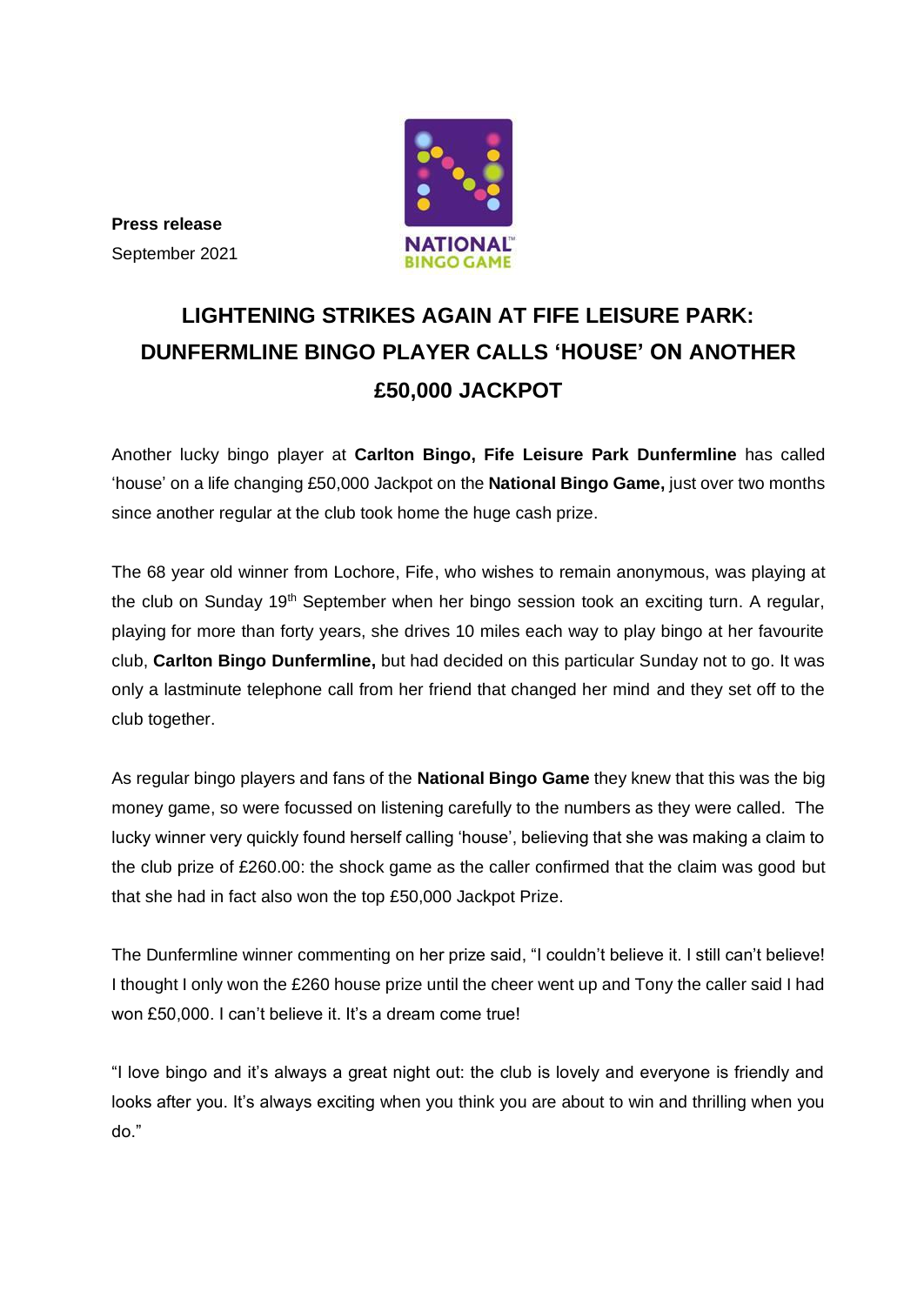Previously the lucky bingo fan's biggest win had been £3,000, a figure put in the shade by her latest win. The only decision that she has made so far regarding her £50,000 prize is that she will be sharing some with her 'bingo buddy'.

Craig Oliver, General Manager at **Carlton Bingo Dunfermline** said, "The lucky winner joins the ever increasing list of big winners at Carlton Dunfermline. This is our second huge win in just a couple fo months and it's always great to see regulars winning this life changing prize.

"I'm really delighted for our winner, as was everyone else in the club given the huge cheer that went up on the night. The atmosphere was electric. We play the **National Bingo Game** twice a day, everyday: it's an amazing game and one which can be truly life changing."

Alastair Stewart, Head of Commercial Operations at the **National Bingo Game** said: "We are thrilled for our lucky **National Bingo Game** £50,000 Jackpot winner at **Carlton Bingo Dunfermline** and hope that she enjoys spending her winnings. We have had 6 big winners in Scotland alone this year, since clubs were allowed to reopen, and two of those have been the same club!"

The life changing jackpot win comes just over two months after another player at the club also won a £50,000 **National Bingo Game** Jackpot. **Carlton Bingo** are no strangers to celebrating big wins having had three since June this year alone.

To find a participating club and for further information on the **National Bingo Game** visit [www.nationalbingo.co.uk.](http://www.nationalbingo.co.uk/) or follow us on Facebook [\(www.facebook.com/NationalBingoGame\)](http://www.facebook.com/NationalBingoGame) and Twitter.com @nationalbingo.

All players must be aged 18 or over. The National Bingo Game is played under the provisions of The Gambling Act 2005 and played under National Bingo Game Players' Rules. Players should always gamble responsibly. For more information and advice visit [www.BeGambleAware.org](http://www.begambleaware.org/)

### **-ENDS-**

### **Notes to Editors**

#### **About The National Game**

• The National Bingo Game started in 1986, with the current format launched on 30<sup>th</sup> April 2018